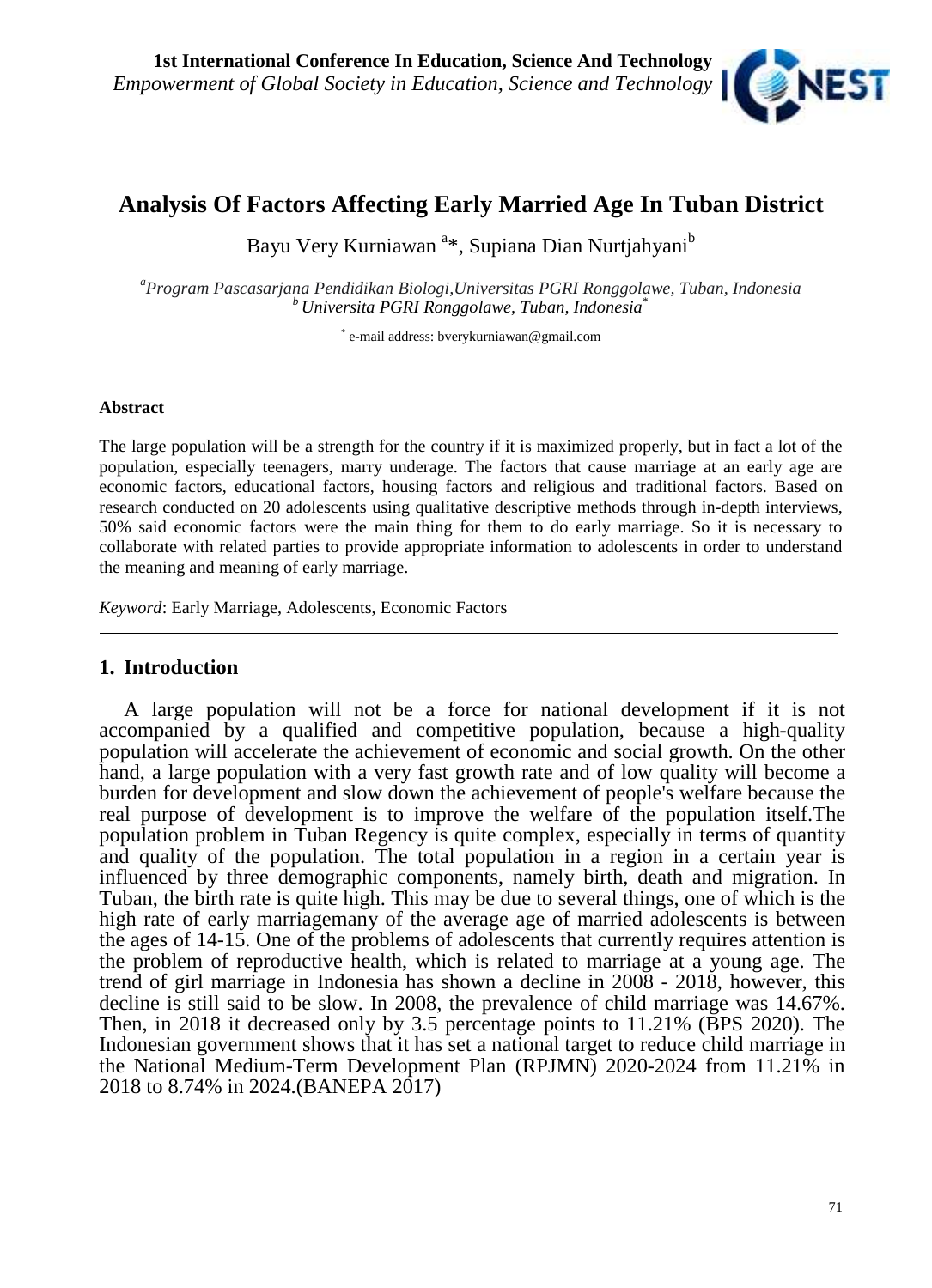

| Year | amount | $\%$   |
|------|--------|--------|
| 2017 | 2298   | 26.63% |
| 2018 | 2190   | 24.56% |
| 2019 | 1699   | 18.34% |
| 2020 | 1382   | 17.96% |

Table 1. Data on Marriage for Women <20 years in Tuban Regency, 2017 – 2020

Source: Empowerment Community and Village and Family Planning

With this it is concluded that the rate of child marriage in Indonesia is still high, both in provinces and districts, and has not yet reached the target of reducing child marriage nationally in the National Medium Term Development Plan (RPJMN). In general, there are several factors that are closely related to child marriage, namely the Educational Factor. Women who were married at the age of children tend to have a lower level of education than those who married at adulthood. Education means the guidance given by a person towards the development of others towards certain ideals that determine humans to act and fill life to achieve safety and happiness. Education is needed by individuals to get all the knowledge or information, for example things that support health so that it can improve the quality of life. According to YB Mnatra quoted by (Irwan 2017), education can affect a person including one's behavior in life patterns, especially in motivation to participate in development. In general, the higher a person's education, the easier and more open the person's mind is to receive information. Economic Factors, In theory, poor family conditions make children considered an economic burden, so child marriage is the only solution to reduce this burden. This is what is often used by parents to want to immediately marry their children even though their child's age is not sufficient. Housing Factors.This is also seen in (Narti 2020) data which shows that girls in rural areas are more vulnerable to the practice of child marriage than girls in urban areas. Tradition and Religion Factors.What factors are causing the teen to do the wedding early?

### **2. Research Method**

### *2.1 Research design*

This type of research is a qualitative descriptive study with a phenomenological approach which aims to gather information about what factors influence early marriage, especially for adolescents. The research location is in Tuban Regency. The informants in this study were 20 people, namely adolescents aged 15-19 years. The selection of informants was carried out using purposive sampling technique (Hanum 2018; Isnaini  $\&$ Sari 2019). The selected informants are those aged 15-19 who are in Tuban Regency.

### *2.2 Data Collection Methods and Variables Research*

Primary data were obtained through in-depth interviews (indepht interview) and direct observation of informants using cellphones and prepared interview guides. Secondary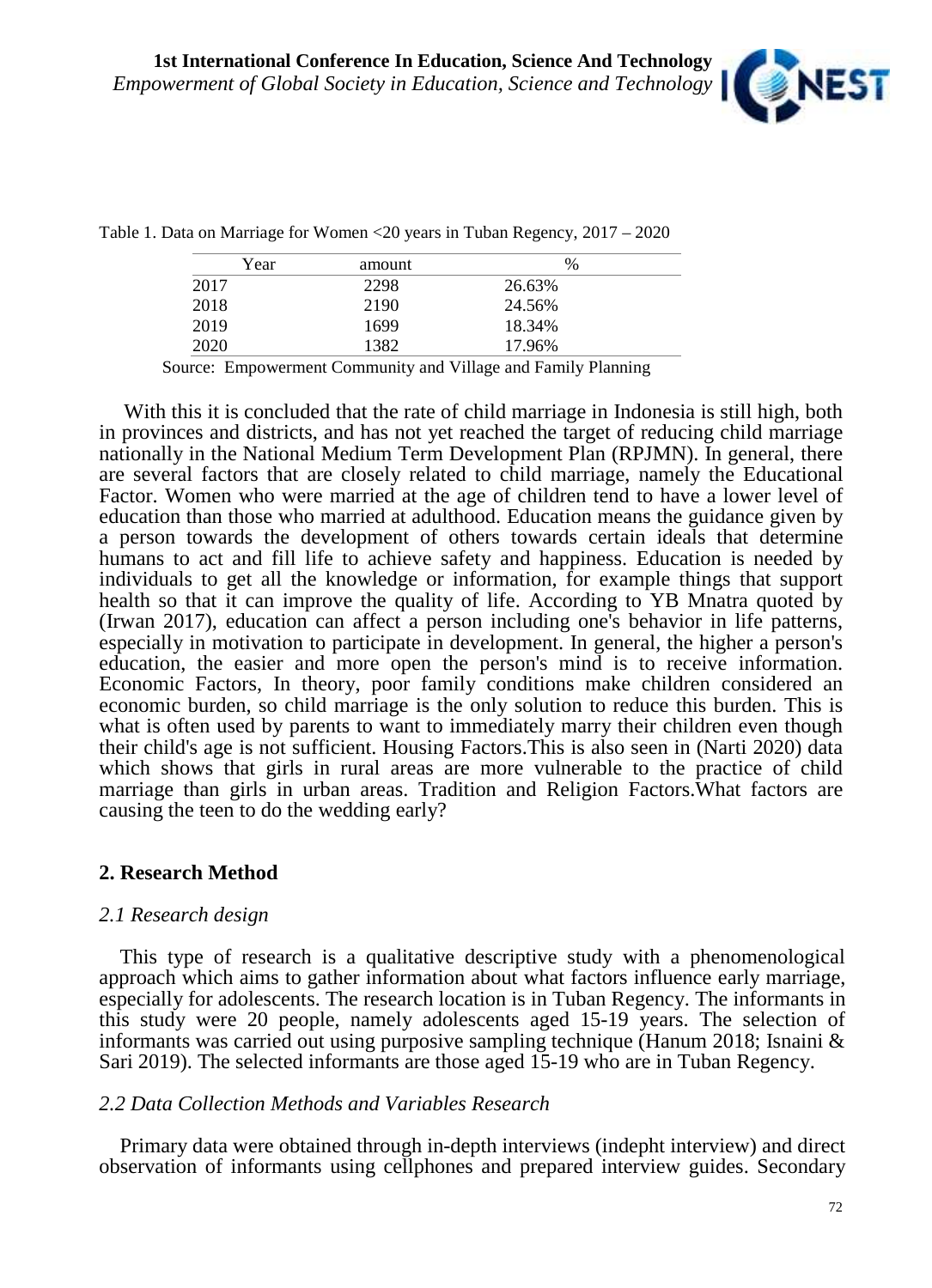

data obtained from direct observation of environmental conditions which are used as supporting and complementary data from primary data for research purposes.

## *2.3 Data analysis method*

Data processing from in-depth interviews was carried out manually in accordance with qualitative data processing instructions and in accordance with the objectives of this study and then analyzed by the method of "content analysis" then interpreted and presented in narrative form. The first stage is data reduction which is a process of selecting, terminating, simplifying, abstracting and transforming the rough data found in the field. In addition, it is accompanied by explanations from several sources regarding the perceptions of the informants, after which conclusions are drawn by interpreting the patterns of events and causal flows that answer all research variables.

### **3. Results and Discussion**

This research was conducted in Tuban Regency on March 3 to March 5, 2021. The results showed that adolescents, especially adolescents aged 15-19 years, need information about understanding the age of marriage, reproductive organs and factors that influence early marriage.

A person's perception of something depends on knowledge, while the informants' knowledge of the Understanding of Early Marriage varies.

*Results of interviews with adolescents aged 15-19 years:*

*"Early Marriage has a very significant impact on the sustainability of his future" (KK, 17 Years)*

*Results of interviews with adolescents aged 15-19 years:*

*"Problems that will be faced if you do an early marriage"*

*(AY, 16 Years)*

Information about the factors that influence the age of early marriage is obtained from various sources. One of the sources that provided a lot of information about the factors that influence the age of early marriage was stated by several informants.

*Results of interviews with adolescents aged 15-19 years:*

*"What factors make teenagers willing to marry at an early age*

*(RD, 16 Years)*

*Results of interviews with adolescents aged 15-19 years:*

*"What are the dominant factors that make teenagers willing to marry at an early age? (AL, 15 Years)*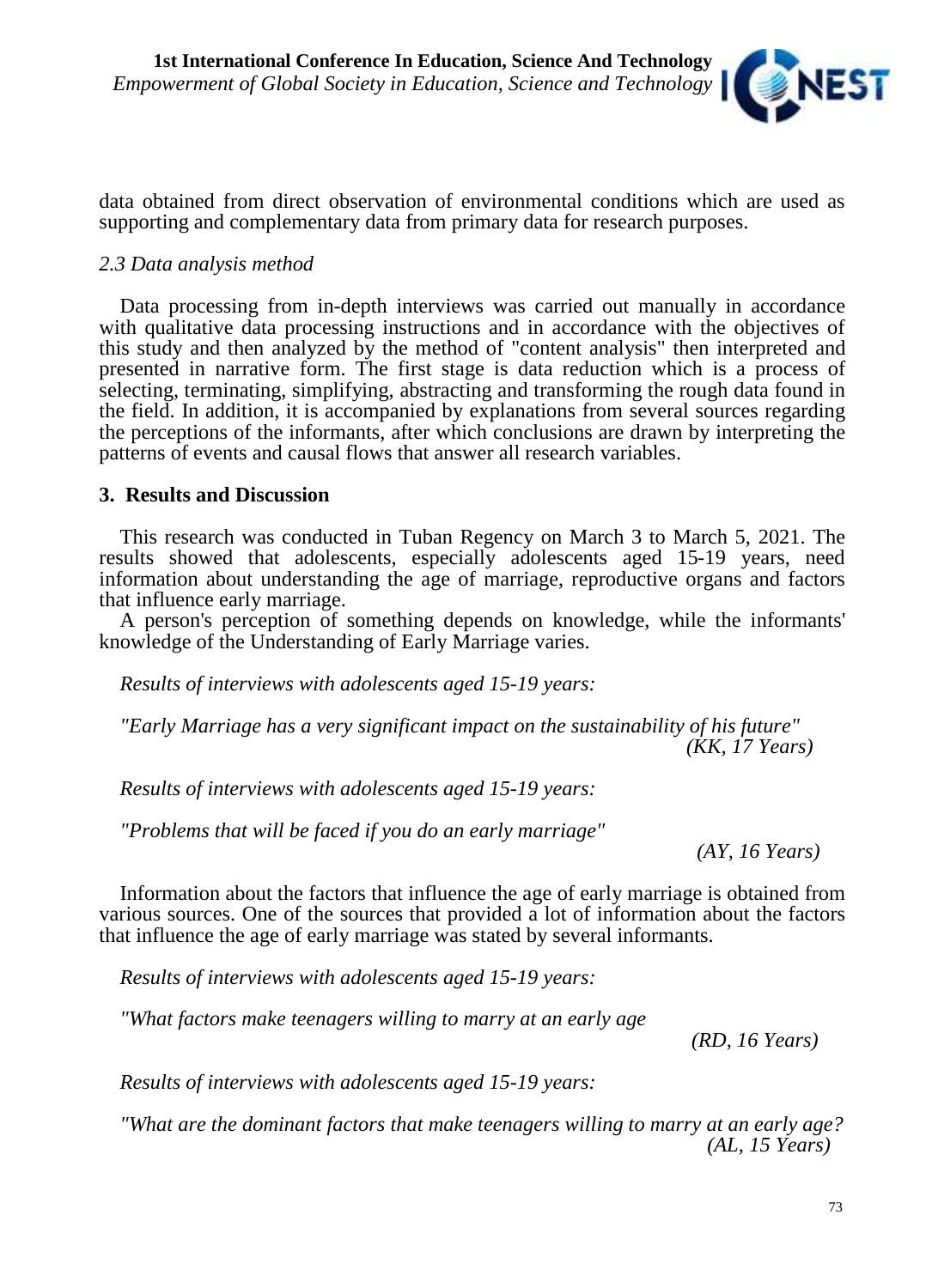

According to (Irwan 2017) knowledge is the result of tofu and this becomes after people sense a certain object. (Prijatni & Rahayu 2016) found that there is a relationship between knowledge of attitudes and there is a relationship between attitude and hygiene behavior of external genital organs.

Knowledge of the understanding of early marriage age is everything that is known by adolescents about the Age of Early Marriage such as knowledge of what is known about the factors that influence the age of early marriage, sources of information that have been obtained(Rahayu 2018),

The results of in-depth interviews conducted with informants said that the information they knew was limited to something related to understanding and factors that affect the age of early marriage, such as educational factors, economic factors, housing factors and religious and tradition factors(Statistik 2016).

Sources of information are all things that a person can use to get or know something new or something that already exists. From these sources, one can find out, develop information obtained in the activities of education, research, metabolism, even in everyday life and then it can be transformed to others.

The knowledge of adolescents aged 15-19 years about the understanding of early marriage from the results of the interview shows that these adolescents still do not really understand the meaning of early marriage.(Yanti et al. 2018; Angraini et al. 2019)

The informants' knowledge about the factors that influence early age marriage shows that the teenagers who say that economic factors are the biggest answer are 10 people (50%), who say the education factor is 5 people (25%) and those who say the factor of religion and tradition of 5 people  $(25\%)$ . It is clear that the main cause which is the main factor affecting the age of early marriage is economic factors.

The information needed by adolescents aged 15-19 is an understanding of the age of early marriage and an understanding of the factors that influence the understanding of the age of early marriage. Such as educational factors, economic factors, factors of residence, religious factors and traditions.

The model of providing information about understanding the age of early marriage is by being explained directly and in clear detail, this is done so that the information provided can be well received by adolescents. Because teenagers say that if it is just an explanation without being detailed, it will make them less understanding

### **4. Conclusion**